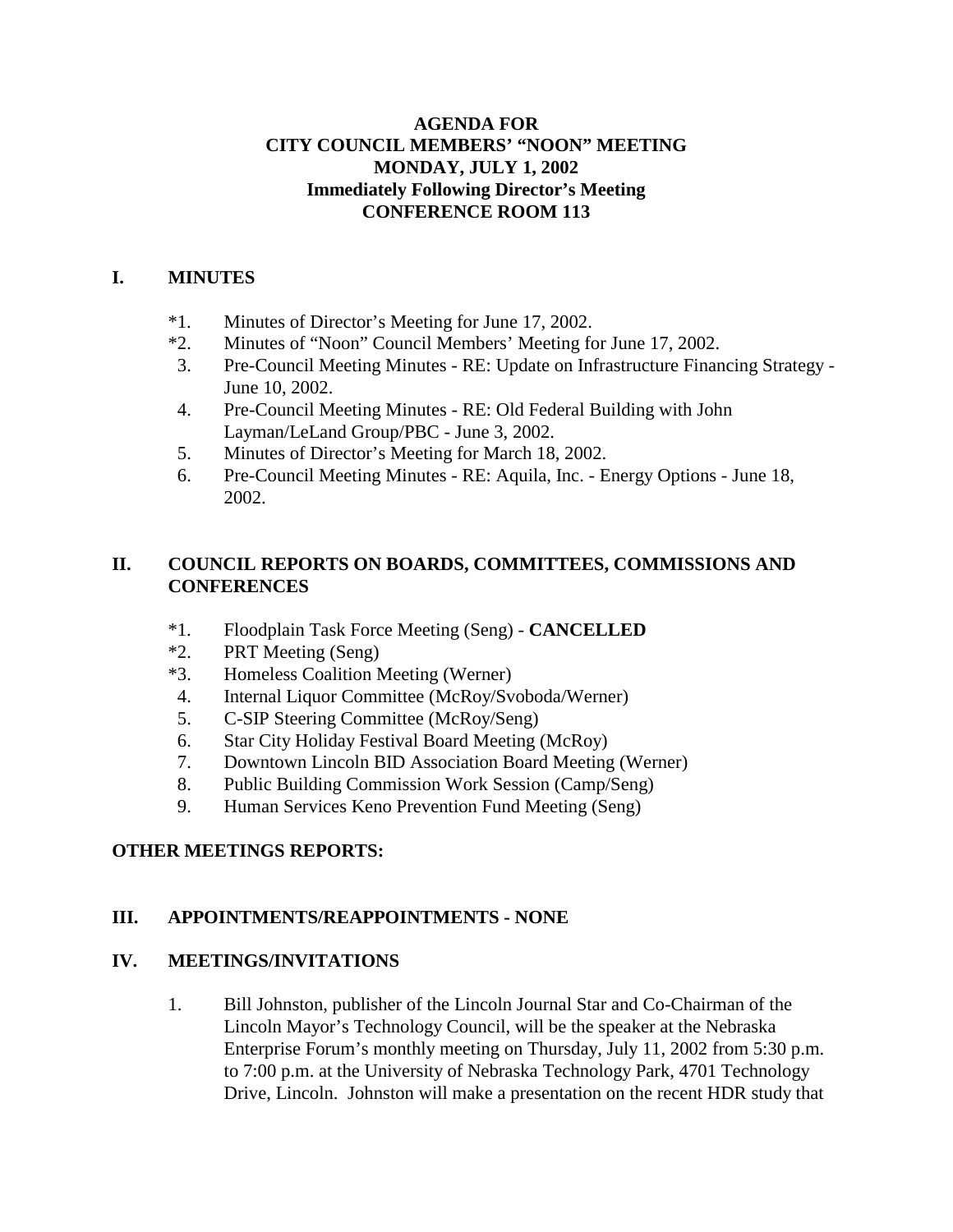assessed Lincoln's ability to compete in the high tech New Economy (See Invitation).

2. The Advisory Board of the Nebraska Repertory Theatre cordially invites you to meet Jack Klugman and Louis Zorich and honor the 2002 Hall of Fame Inductees at a buffet supper and a performance of Nebraska Repertory Theatre's - The Value of Names by Jeffrey Theatre's on Tuesday, July 9, 2002 - Special Guests: Harvey and Susan Perlman - \$75.00 per person – Host Bar and Buffet Supper 6:00 p.m., Lied Center Mezzanine – Hall of Fame Induction Ceremony 6:45 p.m., Lied Center Lobby – Performance 7:30 p.m., Howell Theatre – Dessert following the performance-Howell Lobby – RSVP by July  $5<sup>th</sup>$  to 472-2072 (See Invitation).

### **V. REQUESTS OF COUNCIL FROM MAYOR - NONE**

### **VI. MISCELLANEOUS**

- 1. Discussion on the Appointments regarding the LES Donation Committee (See attached E-Mail).
- 2. Discussion of Community Health Endowment Principal protection legislation (Requested by Glenn Friendt)

### **VII. CITY COUNCIL MEMBERS**

### **VIII. ADJOURNMENT**

### **\*HELD OVER FROM JUNE 24, 2002.**

070102/tjg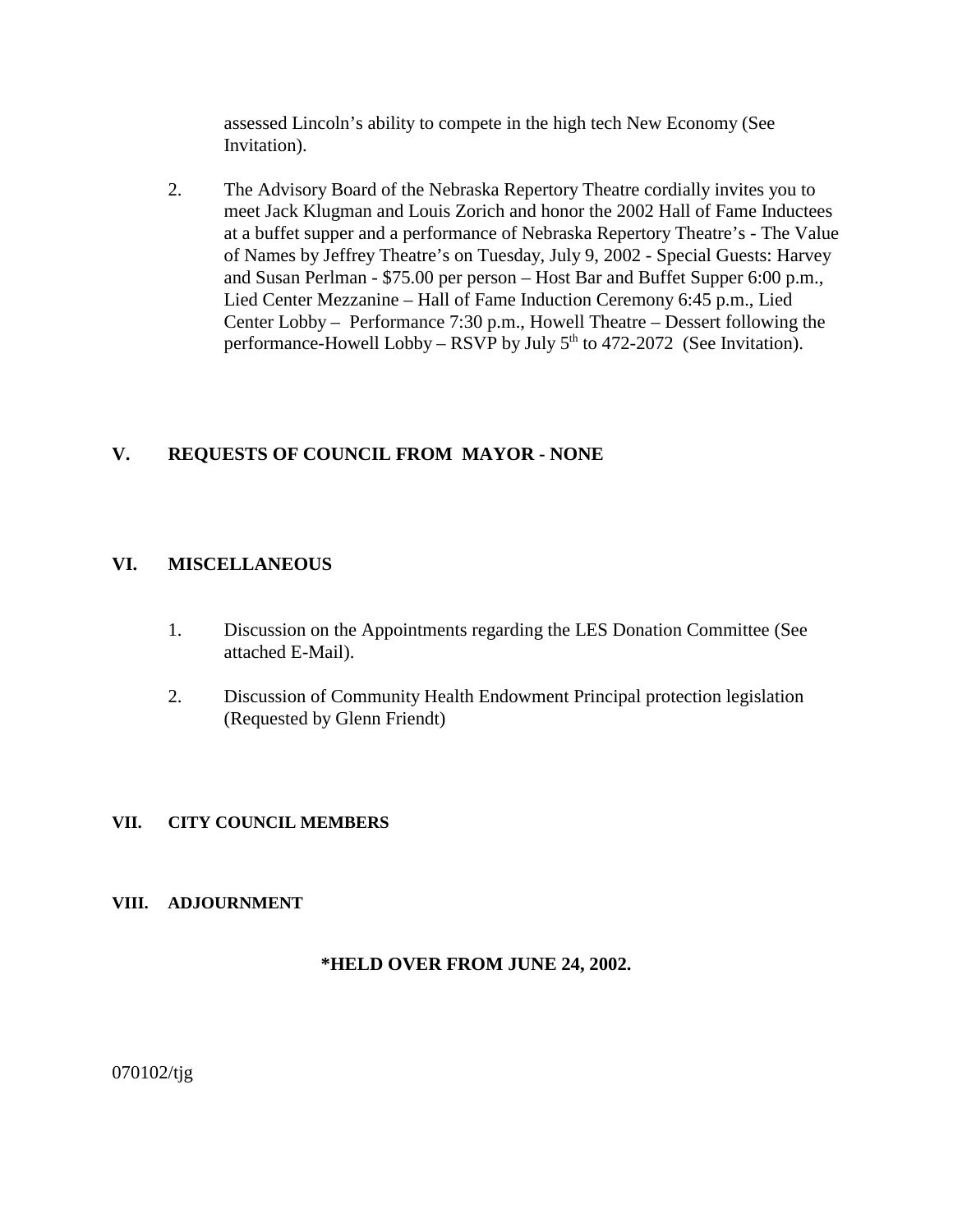# **MINUTES CITY COUNCIL MEMBERS' "NOON" MEETING MONDAY, JULY 1, 2002** *CONFERENCE ROOM 113*

**Council Members Present:** Jonathan Cook, Chair; Jon Camp, Vice Chair; Glenn Friendt, Annette McRoy, Coleen Seng, Ken Svoboda, Terry Werner. ABSENT: None.

**Others Present:** Mark Bowen, Mayor's Office; Dana Roper, City Attorney; Tammy Grammar, Council Staff; Darrell Podany, Aide to Council Members Camp, Friendt and Svoboda; Nate Jenkins, Lincoln *Journal Star* representative.

### **I. MINUTES**

- \*1. Minutes of Director's Meeting for June 17, 2002.
- \*2. Minutes of "Noon" Council Members' Meeting for June 17, 2002.
- 3. Pre-Council Meeting Minutes RE: Update on Infrastructure Financing Strategy June 10, 2002.
- 4. Pre-Council Meeting Minutes RE: Old Federal Building with John Layman/LeLand Group/PBC - June 3, 2002.
- 5. Minutes of Director's Meeting for March 18, 2002.
- 6. Pre-Council Meeting Minutes RE: Aquila, Inc. Energy Options June 18, 2002.

# \*Carried Over from June 24, 2002 Agenda

Vice-Chair Jon Camp requested a motion to approve the above-listed minutes. Ken Svoboda moved approval of the minutes as presented. The motion was seconded by Glenn Friendt and carried by unanimous consensus for approval.

# **II. COUNCIL REPORTS ON BOARDS, COMMITTEES, COMMISSIONS AND CONFERENCES -**

- \*1. FLOODPLAIN TASK FORCE (Seng) **CANCELLED**
- \*2. PRT (Seng) No Report

# \*3. HOMELESS COALITION MEETING (Werner) - No Report

 4. INTERNAL LIQUOR COMMITTEE (McRoy/Svoboda/Werner) Mr. Svoboda stated that they had met and talked. He felt that was enough said. Ms. McRoy added that the SDL's had been discussed and preparation was made for the Pre-Counci on this issue. She added that the 150 foot distance concern which she brought forward to the Committee had not received a strong reception from the other Committee members. Mr. Svoboda had wanted to form a sub-committee to investigate the matter further. The matter wasn't really perceived to be an ILC issue, but the sub-committee will look into it briefly.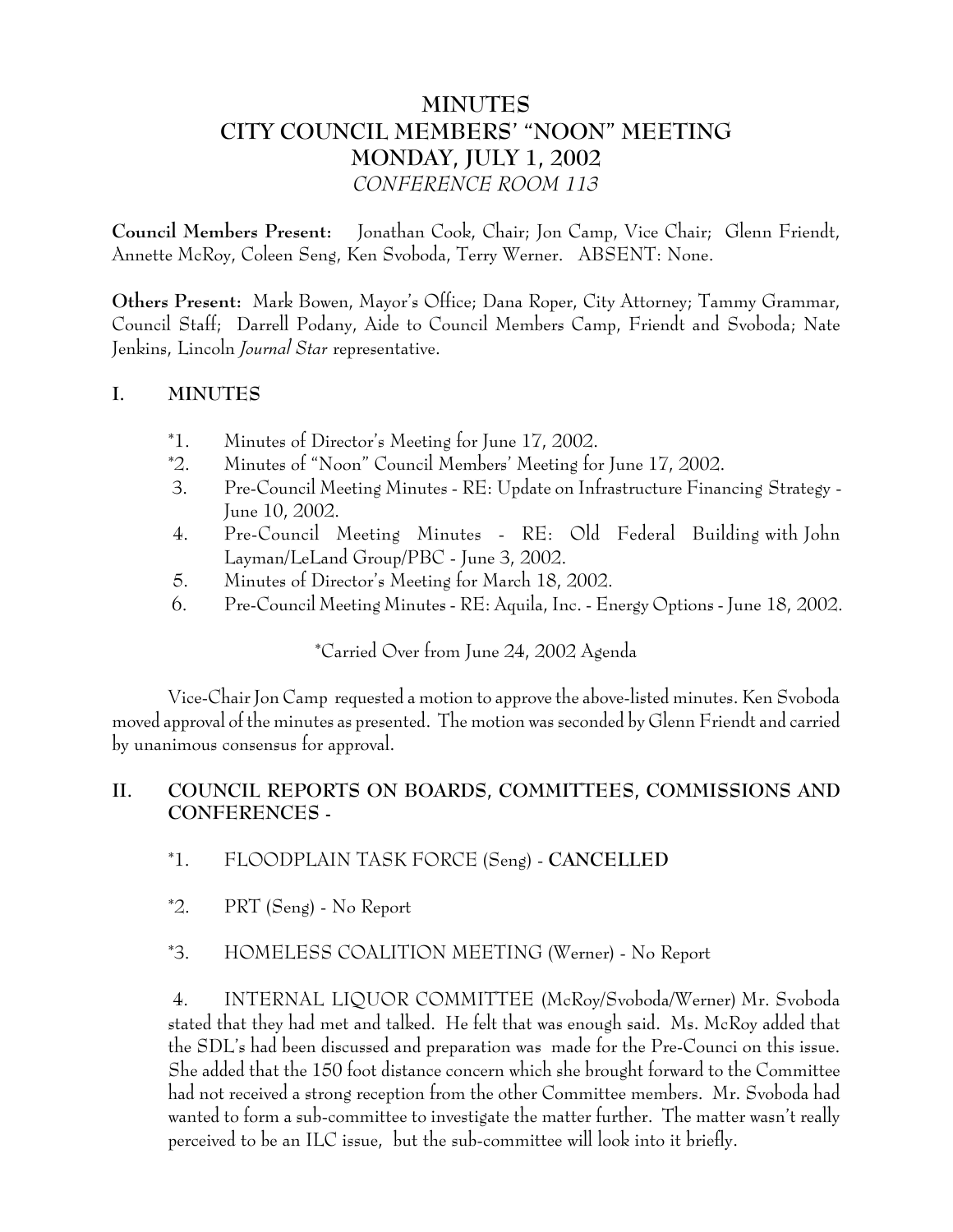Mr. Werner stated that he had sent an amendment request to Dana Roper to have the legislation read at the last sentence: "The licensed premises of any building approved for such activity must be located no closer than 100 feet from a day-care facility, a residential district or residential related use."

Mr. Svoboda stated that he would like to put together a small committee, because there are a number of people who think the `100 feet' is just an irrelevant figure tossed out there which has no bearing on anything, but is the original number used as "a number" that was just put into the ordinance. The Law and Police Departments would like to investigate and see what number might be more appropriate than the `100 foot' number. Mr. Cook stated that the committee and investigation would be all right with him, as long as the number was not less than the 100 feet. Mr. Svoboda answered that if we do away with mitigation as part of the alternate bill, then we lower the number or change the building configuration requirements. Mr. Cook stated that he did not believe he could, even with the elimination of mitigation, support the reduction, because 100 feet is just not very far.

Mr. Svoboda stated that what they're trying to be done is to look at it as land use issue. Those looking at it from that perspective ask what else would the land be used for? If a commercial entity doesn't feel they can go in without alcohol, then nothing happens to the property and the development doesn't take place; or they buy up the residential areas to use for commercial development and the zoning goes totally out the window.

Mr. Cook thought that if a developer bought up property, unless the Council changed the zone, there could be no commercial development.

Discussion continued with a final consensus being that a committee should investigate the issue further and establish some guidelines for the legislation and bring that information back to Council.

 5. C-SIP STEERING COMMITTEE (McRoy/Seng) Ms. Seng reported that the Committee had sent all the Council members a letter showing where C-SIP is in it's growth and development. She noted that serving on C-SIP has not been an enjoyable experience because they're trying to re-design the Human Services' efforts by re-vamping the system in the City and County. When you re-design a system, things get a little touchy. The Foundations are there; the agencies are there and we just inch along.

Ms. Seng noted that the JBC recommendations regarding the July  $9^{th}$  Joint Common Budget meeting will soon be forthcoming.

 6. STAR CITY HOLIDAY FESTIVAL BOARD (McRoy) The Parade is scheduled for December  $7<sup>th</sup>$  and will not interfere with the possible Big 12 Championship Game, though the Board did not think that would be a concern this year.

Last year they raised  $$81,000$ ; this year the goal is \$100,000. That is a new challenge. The number of entrants will be increased in three categories. They want more horse related entries and more floats. They want more diversity and they're tightening the rules and guidelines for participating. They want some action and a little more creativity from the entrants.

It was asked if they would exclude local politicians again this year. Ms. McRoy answered that the only politicians allowed in the parade are the governor and the mayor. It was asked if that was fair when they were running for re-election. Mr. Werner noted that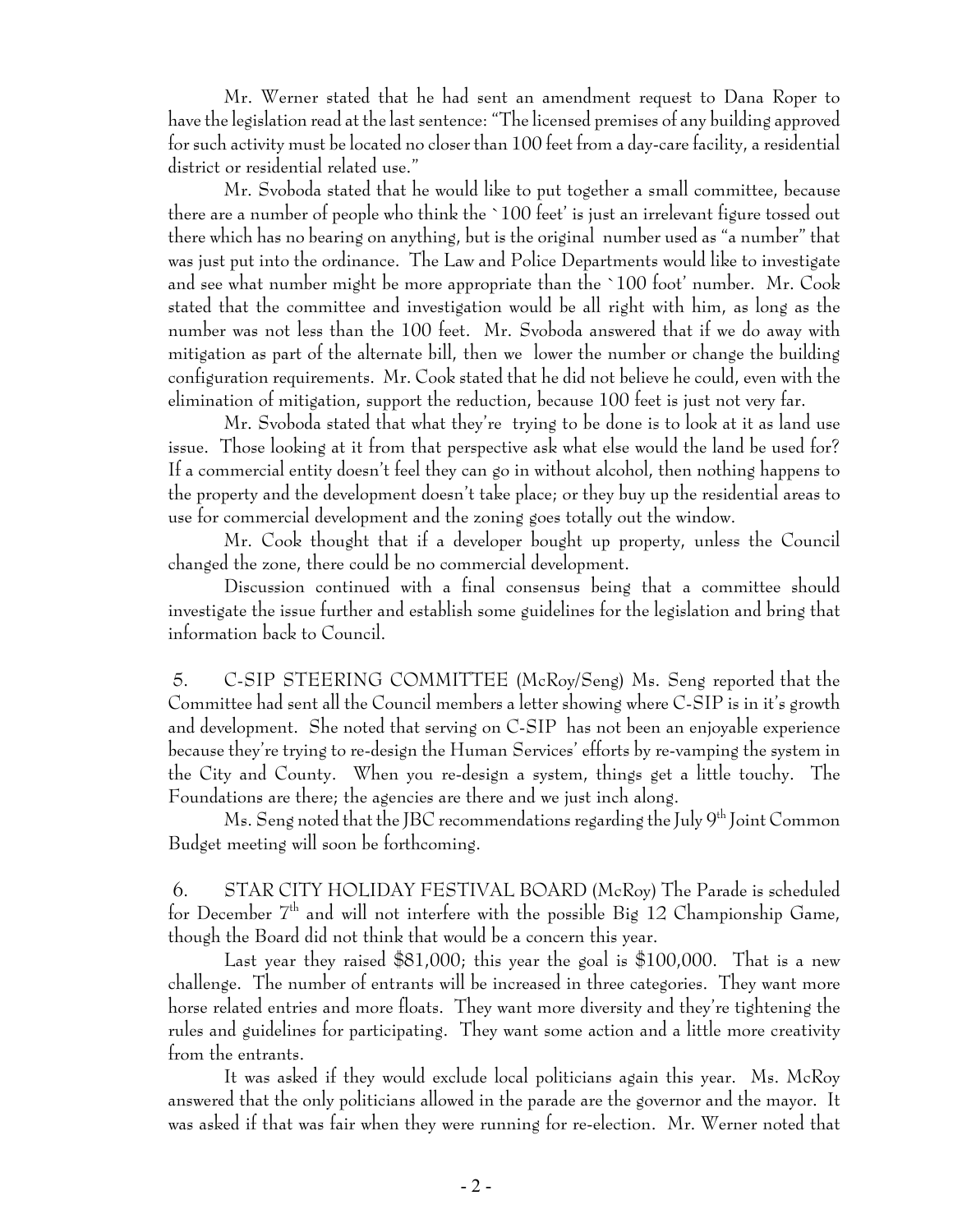they could allow politicians and thus increase the number of horses a--es. [Laughter] Ms. McRoy added that the Committee doesn't allow politicians or beauty queens.

 7. DOWNTOWN LINCOLN BID ASSOCIATION BOARD MEETING (Werner) Mr. Werner noted that he had been out of town, but the meeting had been dominated by talk of infrastructure financing and impact fees. The DLA voted on a position paper - copies of which Mr. Werner passed out to the Council. The concerns they expressed were on the effect these impact fees would have of the redevelopment on the down-town area, which is already a challenge. Mr. Werner stated that he would get a report to Council on this issue.

He noted that they had also presented the budget for next year which called for a 2% increase. That was approved unanimously.

Mr. Friendt asked if the Downtown Entertainment Complex had been discussed, wondering what phase of development the project might be in. Mr. Bowen stated that a rough update would show that, according to discussions amongst the local businesses, an expressed interest is still ongoing. We're still pursuing the plan and have put it together as best we can. At this point is still looks very positive. Mr. Friendt asked if the City were working with a developer or with lots of ideas? Mr. Bowen stated that a variety of ideas were being pursued through the DLA which is serving as the clearing house for the project.

 8. PUBLIC BUILDING COMMISSION - Work Session (Camp/Seng) Ms. Seng reported that the Building Commission representatives on the Council had not received a copy of the revised plan until the meeting, which was an annoyance and an inconvenience. The plan called for the Council to be on the 3<sup>rd</sup> Floor. By the time Ms. Seng reached the meeting, she was somewhat irritated.

She explained that it hadn't taken too long to inform the architects that the Council would be on the 1st floor next to the Chambers, noting that both the Commissioners and the Council Office should be next to the Chambers. She continued with a review of the plans for the Council Members.

Mr. Camp stated that he felt it might not be the right thing to finish the build-out of the  $3^{rd}$  floor because of the possibility of the need for a new City/County Building within the next 10 years. A cost analysis should be done to compare the costs of renovation plus new construction. He reminded everyone that these proposals were set for phases to take place over the next five to 10 years and beyond.

Mr. Friendt asked how disruptive the last move had been to City function? Ms. Seng stated that there are moves made all the time. When the Hall of Justice was closed out and the offices moved into this building, then the people still left over there had to move to new locations because that building had to be completely re-done. That was a big move and a big disruption.

Mr. Cook asked, during this work, will departments here have to move temporarily? Ms. Seng answered that they would not.

There was brief discussion regarding the plans as presented by the architects office, including the move of Human Services to the former Election Commissioners Office and the growth of the Courts and Juvenile Court areas and the phase schedule for the remodeling.

There will be a pre-council on this after the departments have been contacted regarding revisions. It was noted that the PBC would have the final determination on the plans.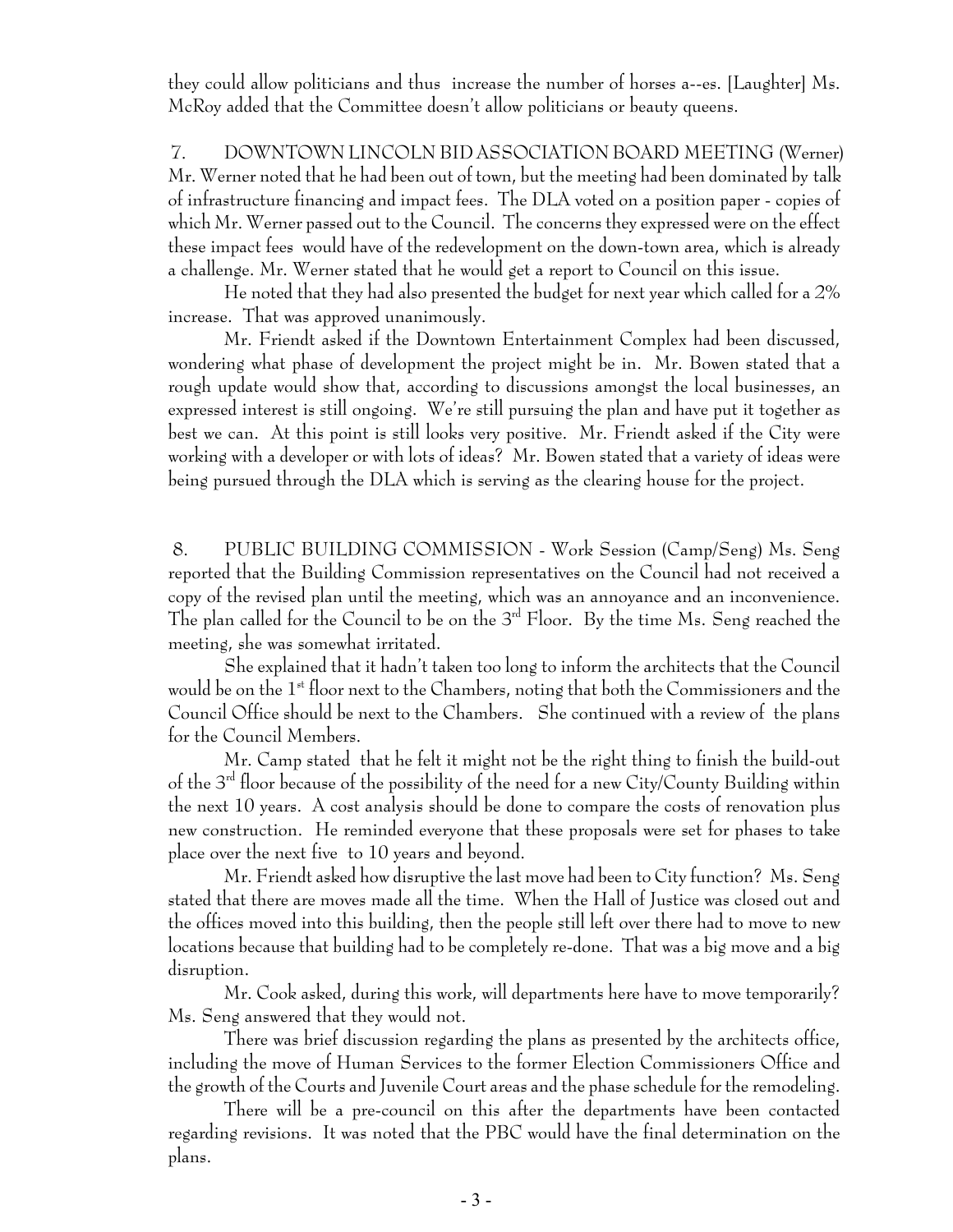Mr. Werner asked what the status on the parking lot and the tunnel might be. It was noted that it was being called a connector...not a tunnel. Perhaps a "pedestrian way" would be a good reference. Mr. Svoboda noted that he would call it a tunnel until the day he died. [Laughter] Mr. Camp joked that he had received anonymous offers for \$100,000 if the City would put a sky-walk across "K" Street, with City paying the balance.

 Mr. Werner asked what the status of the project was. Mr. Roper explained that the City now owns White Electric, Clover Auto, and that the Spear property was condemned last week (the northeast corner of the block) along with the Bone Appetite building. That leaves us with the northwest corner and a couple of signs to acquire. Northwest is B&J Partnership and they were given a drop-dead date last week on when we would file. That is where we stand at this point.

Mr. Werner asked when demolition and construction could be expected to begin? Mr. Roper stated that it could begin this fall.

Mr. Cook noted that he had heard of discussion at the PBC meeting regarding a new government building and asked for comment on that. Mr. Camp noted that he had brought this up under discussion of the long term space needs, with an additional 30,000 square feet needed by the Health Department. With ever-growing space needs, it's a fair observation that we ought to look at the cost comparison of containing these agencies in rental offices then going to a new building after the courts take over this building, versus going ahead and doing it now. The architects admitted that it is one thing to change a few walls in offices, but if you're going from office to court rooms, you have major costs involved. Mr. Camp noted that with the City's current budget constraints, these cost comparisons should be examined.

Mr. Friendt stated that he would like to see a Master Personnel Plan...what is this space being expanded to accommodate? Why would some of these expansions be necessary? We should have this information. Ms. Seng noted that a pre-council with Joanne Kissell will answer some of these questions. This is a 10 year planning program and the plan needs to be reviewed. Mr. Friendt stated that a financial model needs to be included in the growth estimates.

Mr. Bowen stated that some of this goes back to the first discussions Ms. Kissell had had with Departments, based on what the departments were estimating as their growth needs.

Mr. Svoboda asked if the Council could request to be informed of the identity of the anonymous donor of the tunnel funds. Mr. Roper stated that they could ask, but the donor's anonymity had been one of the contingencies of the donation. Mr. Roper had no idea who the individual was.

Mr. Werner asked Mr. Svoboda what his concern regarding the donation was? Mr. Svoboda answered that it still puts the City in the financial strait of having to come up with the balance of the funds on that project. If we had not had that anonymous donor, we wouldn't have had to deal with this at all, because we couldn't have afforded it. Mr. Werner noted that the Building Commission didn't *have* to do it. That has nothing to do with knowing who it is....why would that matter? Mr. Cook stated that Mr. Svoboda thinks there is something happening here. Mr. Svoboda stated that was true and he didn't like it. He doesn't like the fact that somebody can donate \$225,000 or \$250,000 to the City and earmark it to such a controversial project and say this is the only thing this can be used for and then we just follow suit and say `okay, we'll dump in our extra couple hundred thousand dollars....and we're going to get our tunnel anyway.' Mr. Svoboda felt there is something odd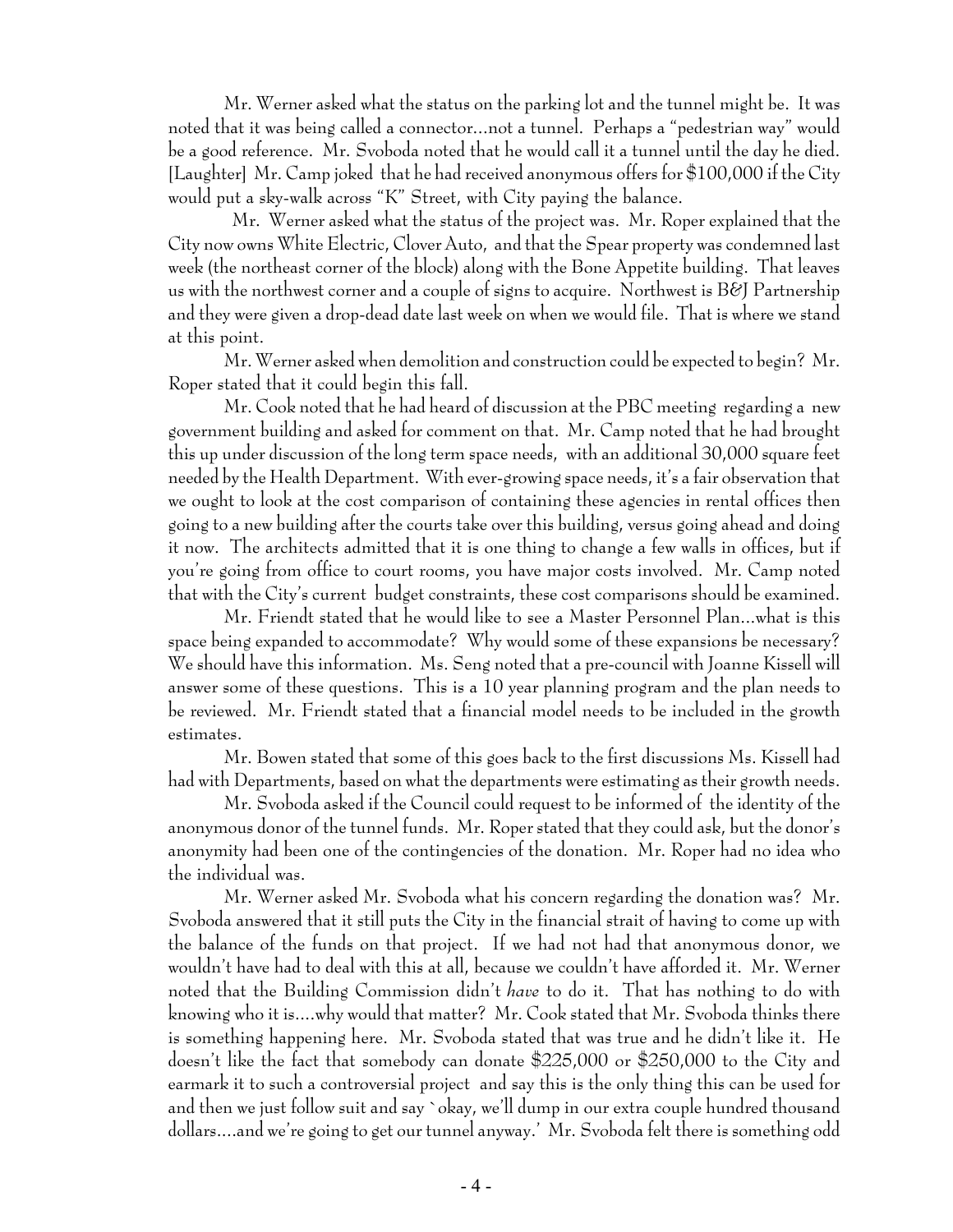about this and he didn't think it is right. He believed if you asked the general population of the City of Lincoln that they would say they'd like to know who it is - who will we owe something to down the road? Somebody, besides the attorney involved, knows who this individual is.

 Mr. Werner asked if Mr. Svoboda thought that somebody of influence who really wanted this tunnel talked a buddy into donating anonymously and there will be a pay-off later? Mr. Svoboda stated that Mr. Werner talks about accountability all the time with LPED, why shouldn't we ask for some accountability on a \$250,000 donation? Mr. Werner asked if the vote of the PBC to do this was unanimous? Mr. Camp stated that he had voted against it.

Mr. Werner asked Mr. Camp why he had voted against it? Mr. Camp responded that he felt this was an inappropriate time to expend public funds on such a project. Everyone he spoke with said "don't do it..let people walk outside". Mr. Camp stated that he believed Mr. Svoboda had a point. Mr. Camp felt it is wrong when somebody can coax expenditure of funds from the Public Building Commission or the City. That is more money from the City budget on a change of priorities. The City should be setting the priorities, not basing City policy on the basis of donations. That is buying City influence...buying City government. That is wrong.

Mr. Werner stated that perhaps it is simply leveraging our money. Mr. Camp responded, stating that it is changing the priorities set by the City. You can look at it as leveraging money, but it is not something that is needed. Mr. Werner asked if the project would have been defeated without the money. Mr. Camp answered that it would have been...in fact if it were brought up for vote again today, there is a good chance it would go down three-two. Two of the Commissioners are not happy with what happened and are sorry for their vote.

9. HUMAN SERVICES KENO PREVENTION FUND MEETING (Seng) Ms. Seng noted that there had been requests for \$115,000, and \$39,950 had been distributed. There was a total of \$40,000 which comes twice a year from the interest on Keno Funds. So, several requests were cut out entirely and we knocked every application down from the originally requested amount. That was an unpleasant job that we had to perform last week.

\*Carried Over from June 24, 2002 Agenda

OTHER MEETINGS - Ms. Seng reported that the Planning Director Selection Committee had interviewed a couple of people since Council had last met.

# **III. APPOINTMENTS/REAPPOINTMENTS** - None

### **IV. MEETINGS/INVITATIONS** - Noted Without Comment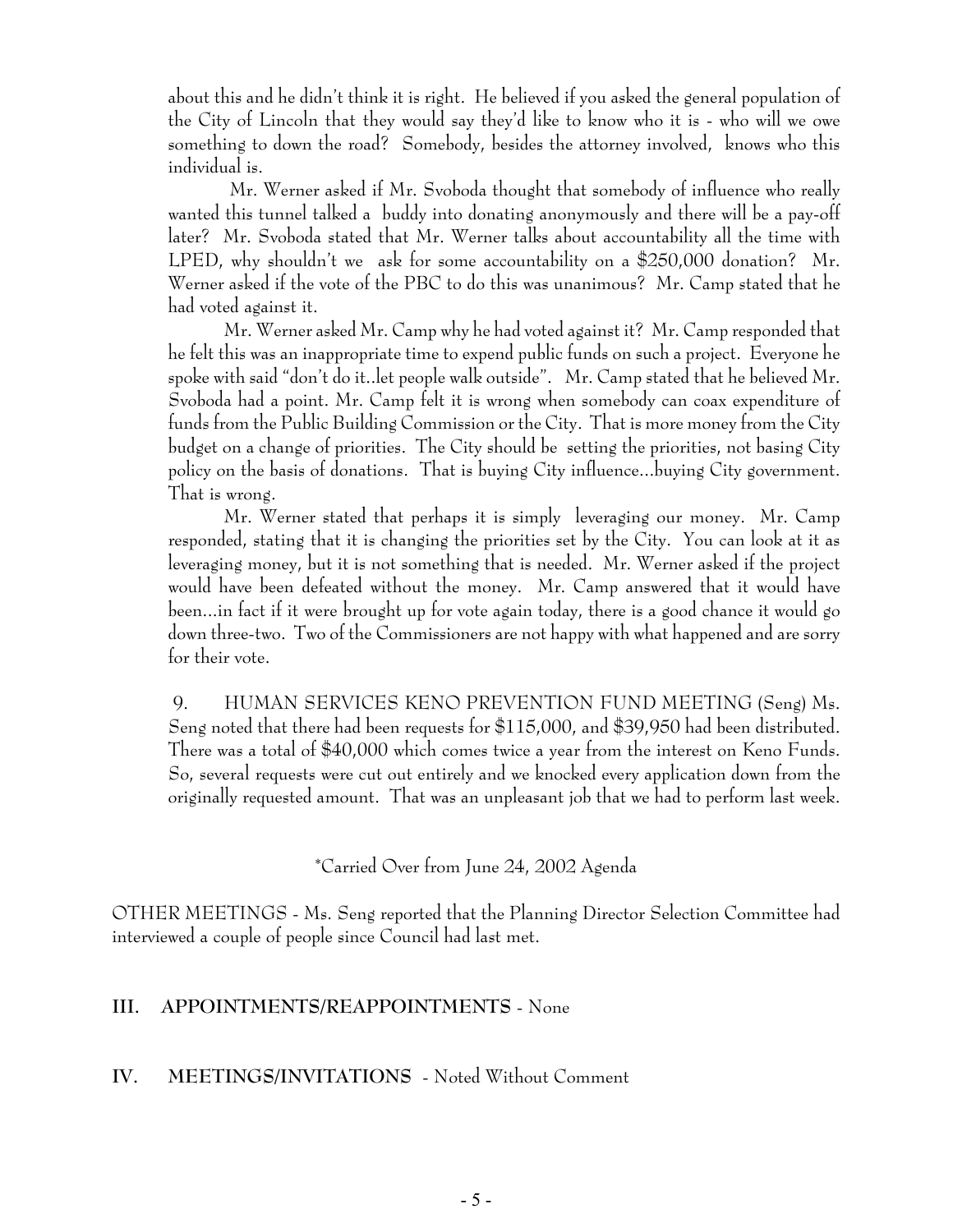# **V. REQUESTS OF COUNCIL FROM MAYOR** - Mr. Bowen passed out the EMS report to Council Members.

Ms. McRoy asked if the Administration had hired a new aide to the Mayor yet? Mr. Bowen answered that they were in the final stages of that process.

# **VI. MISCELLANEOUS** -

1. Discussion on the Appointments regarding the LES Donation Committee. Noted without significant discussion. Whether or not to have the Introduction and Action on the same date (when all the appointments came forward together on the Council Agenda) was not discussed. Mr. Bowen stated that once all the members were assembled, the first meeting could be initiated at any time.

2. Discussion of Community Health Endowment principlel protection legislation (Requested by Glenn Friendt) Mr. Friendt handed out a draft of the proposed legislation. There has been consultation with the Board and they voted to support this ordinance as drafted. Mr. Friendt announced that he was ready to submit it and take it through the public hearing process. He stated that the basic idea was that the original intent had been that the principle of this endowment would be protected for use in the future. This intent had never been codified, so that was the major step and thrust of this legislation.

There was a recognition that there could be circumstances, very drastic circumstances, under which a caring community would consider that even though the intent had been to protect the principle, something needed to be done. This legislation would allow for a way to access even the principle of the account in case of an emergency which is defined in the statute.

Mr. Friendt added that Jerry Shoecraft had started working with the Board to accomplish this. That process was interrupted, so Mr. Friendt was simply moving the process forward.

Mr. Camp noted that he had concerns about the invasion provision of up to 50% of it. He noted that this is a substantial amount, stating that he realized it would have to be a catastrophic event, but that is still a subjective interpretation . Mr. Camp stated that is one of the points he would want to address in the draft.

He noted another, regarding "no commitment of endowment funds if the fair market value of assets fell below the \$37,000,000 figure." Mr. Camp felt that should be thoroughly thought through. Mr. Camp thanked Mr. Friendt for his efforts on this legislation.

 Mr. Friendt stated that there was one person who abstained from the vote, but the vote of Endowment Board Members was 19-1 in terms of supporting this the way it is drafted. That includes people who have been working with this every since the inception of the Endowment. This made Mr. Friendt feel that after two or three drafts with Law Department involvement, to this point it has been crafted with a good deal of thought; and, certainly the process for an ordinance will allow public debate and input.